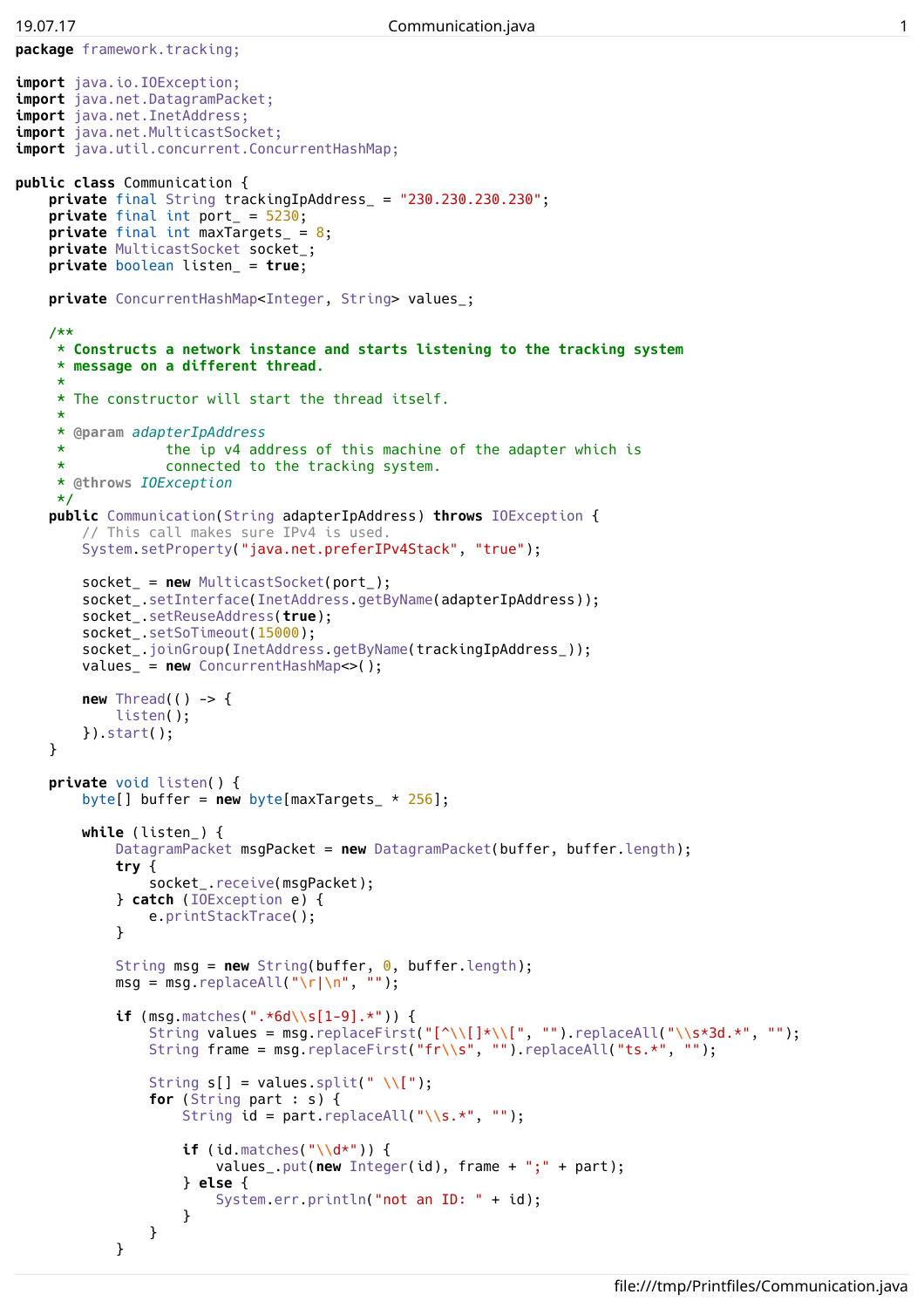```
}
    }
   public void shutdown() {
        listen_ = false;
        if (socket_ != null && !socket_.isClosed()) {
            socket_.close();
        }
    }
    public String getValue(int trackableObjectID) {
        return values_.get(new Integer(trackableObjectID));
    }
}
```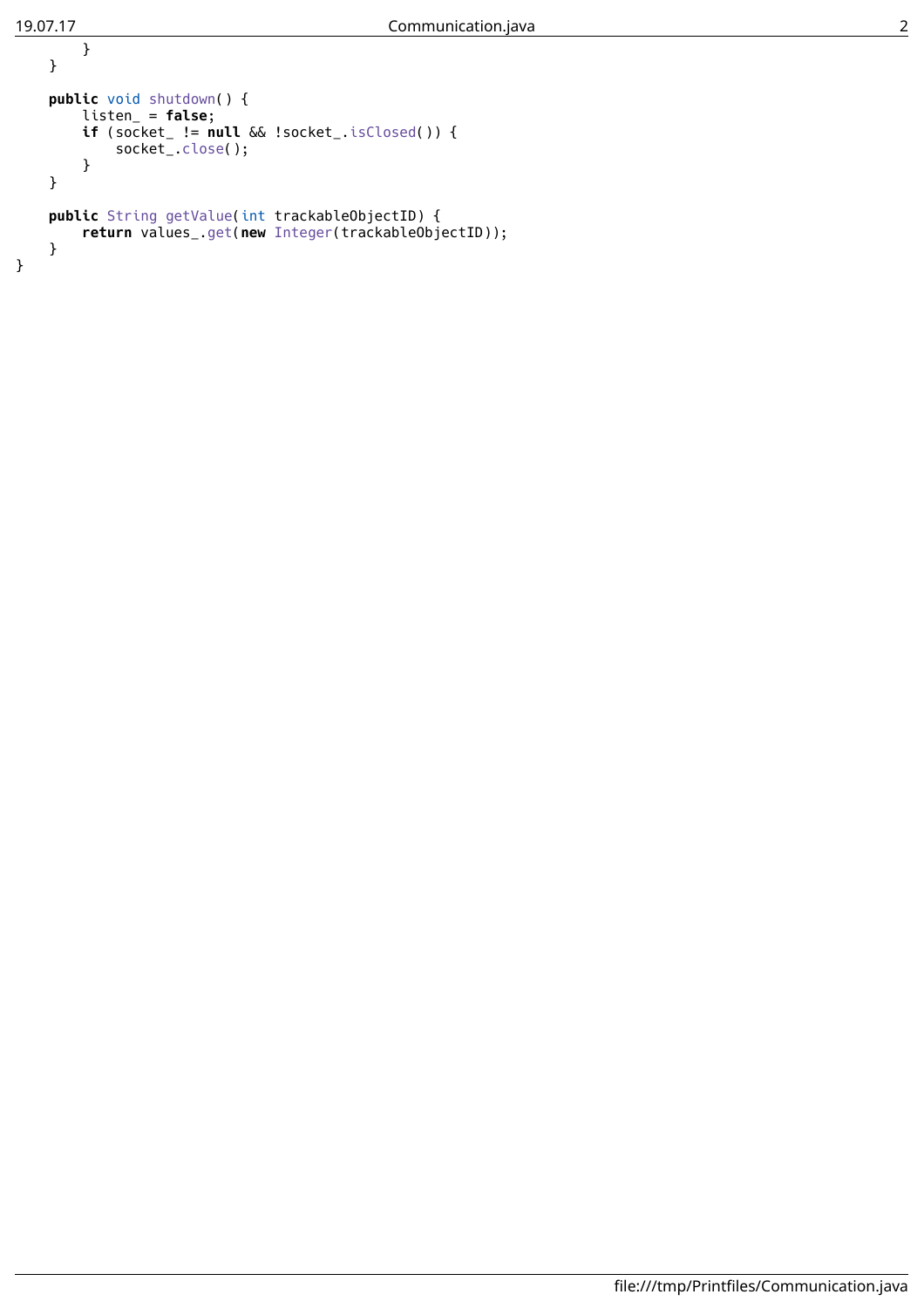**package** framework.tracking;

```
import java.util.ArrayList;
import engine.gameObject.trackable.TrackableGameObject;
import framework.Position;
public class DataInterpreter implements Runnable{
    private final double secondsPerFrame = 1.0 / 60.0;
    private final int resolution_ = 50000;
   private final int edgeResolution_ = -1000;
    private final int trackableObjectID_;
   private final Communication communication_;
   private String prevData_ = "";
    private TrackingData prevTrackingData_ = new TrackingData();
    private int prevFrame_ = 0;
   private double lostDataSpeedFactor_ = 0.95;
   private ArrayList<TrackableGameObject> observer_ = new ArrayList<>();
    /**
    * Constructs an DataInterpreter instance and adds the passed observers to this instance.
     *
    * @param communication the communication to poll data from.
     * @param trackableObjectID the tracking ID of the trackable object;
    */
    public DataInterpreter(Communication communication, int trackableObjectID, TrackableGameObject...
   observers) {
        communication_ = communication;
        trackableObjectID_ = trackableObjectID;
        for (TrackableGameObject observer : observers) {
            if (!observer_.contains(observer)) {
                observer_.add(observer);
            }
        }
    }
   @Override
    /**
     * Polls for new data from the network class, parses it and distributes it
     * to its observers on a different Thread.
    **/
    public void run() {
        String data;
        while (true) {
            data = communication_.getValue(trackableObjectID_);
            if (data != null && !data.equals(prevData_)) {
                prevData = data;TrackingData trackingData = new TrackingData();
                Position pos = new Position();
                int frame = Integer.parseInt(data.replaceAll(";.*", "")) % resolution_;
                int frameDiff = frame - prevFrame<sub>;</sub>
                if (frameDiff < edgeResolution_) {
                    frameDiff += resolution_;
                }
                if (frameDiff > 0) {
                    prevFrame_ = frame;
                    String coordinates = data.replaceFirst("[^{\(\\\)}\ast(\\\)]\ast(\\\)]", "").replaceAll("(\\\)]\ast",
                    "");
                    String matrix = data.replaceFirst("(\lceil(\wedge(\{\})]\star(\{\setminus\})\}2]^n, "").replaceAll("\\].*", "");
                    String[] valueParts = coordinates.split("\\s");
                    String[] matrixValues = matrix.split("\\s");
                    if (valueParts.length == 6) {
                         pos.setX((int) Double.parseDouble(valueParts[0]));
                         pos.setY((int) Double.parseDouble(valueParts[1]));
```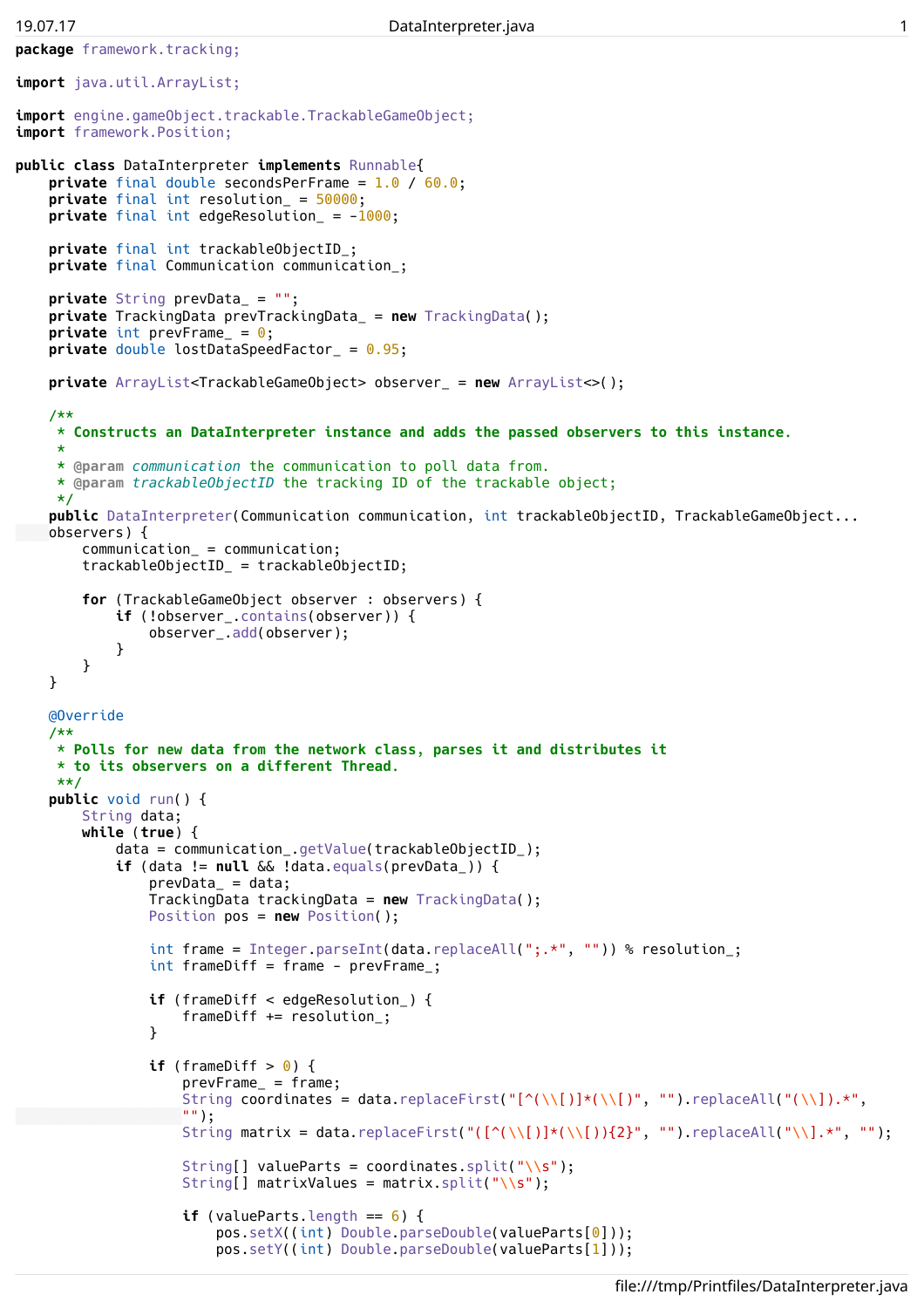## 19.07.17 DataInterpreter.java 2



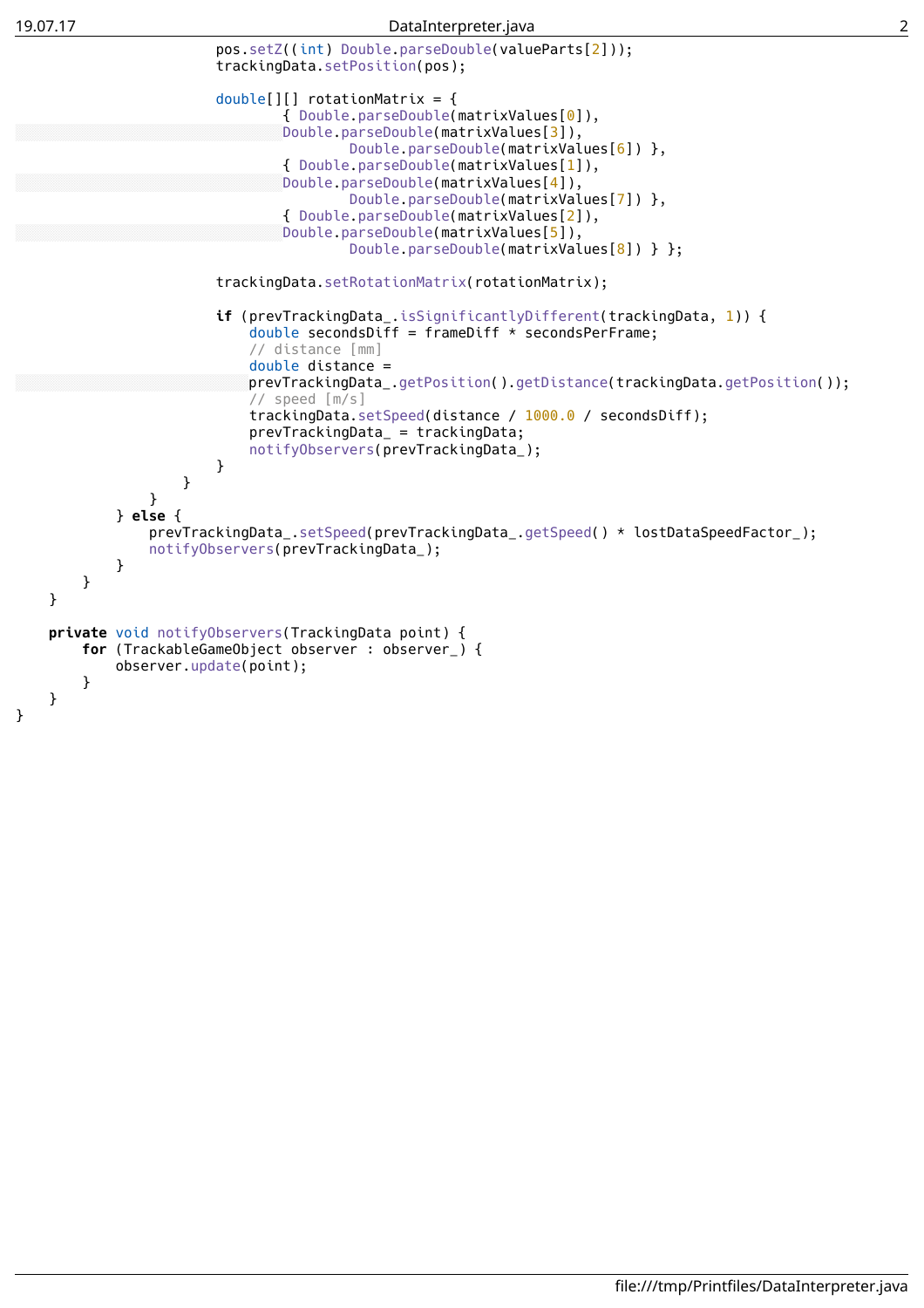{

**package** framework.tracking;

```
import framework.Position;
public class TrackingData
    private final int matrixDimension_ = 3;
   private double[][] rotationMatrix_;
   private Position position_;
   private double speed_;
    /**
    * Constructs a TrackingData instance.
    *
    * </br>
    * <b>cb>Tracking coordinate system.
    */
    public TrackingData()
    \mathcal{L}rotationMatrix_ = new double[matrixDimension_][matrixDimension_];
        position_ = new Position();
    }
    /**
     * Constructs a TrackingData instance. </br>
    * <b>cb>Tracking coordinate system.
    *
    * @param pos
    * @param rotationMatrix
                  * a 3x3 rotation matrix.
    */
    public TrackingData(Position pos, double[][] rotationMatrix)
    {
        setRotationMatrix(rotationMatrix);
        position_ = pos;
    }
    /**
    * Returns true if the difference to the x, y or z axis of the otherPoint is
     * greater than the passed difference. False otherwise.
     *
     * @param otherData
    * the TrackingData to compare with.
    * @param difference
    * the difference to compare with.
     * @return
    */
   public boolean isSignificantlyDifferent(TrackingData otherData, int difference)
    {
        return (Math.abs(position_.getX() - otherData.getPosition().getX()) > difference)
                || (Math.abs(position_.getY() - otherData.getPosition().getY()) > difference)
                || (Math.abs(position_.getZ() - otherData.getPosition().getZ()) > difference);
    }
    /**
    * Sets the rotation matrix.
     *
     * @param rotationMatrix
    * a 3x3 rotation matrix.
    */
    public void setRotationMatrix(double[][] rotationMatrix)
    \mathbf{f}if (rotationMatrix.length != 3 || rotationMatrix[0].length != 3)
        \overline{f}throw new IllegalArgumentException("matrix dimaensions must be " + matrixDimension_ + ".");
        }
        rotationMatrix_ = rotationMatrix;
    }
   public TrackingData clone()
    {
```
TrackingData clone = **new** TrackingData(position\_, rotationMatrix\_);